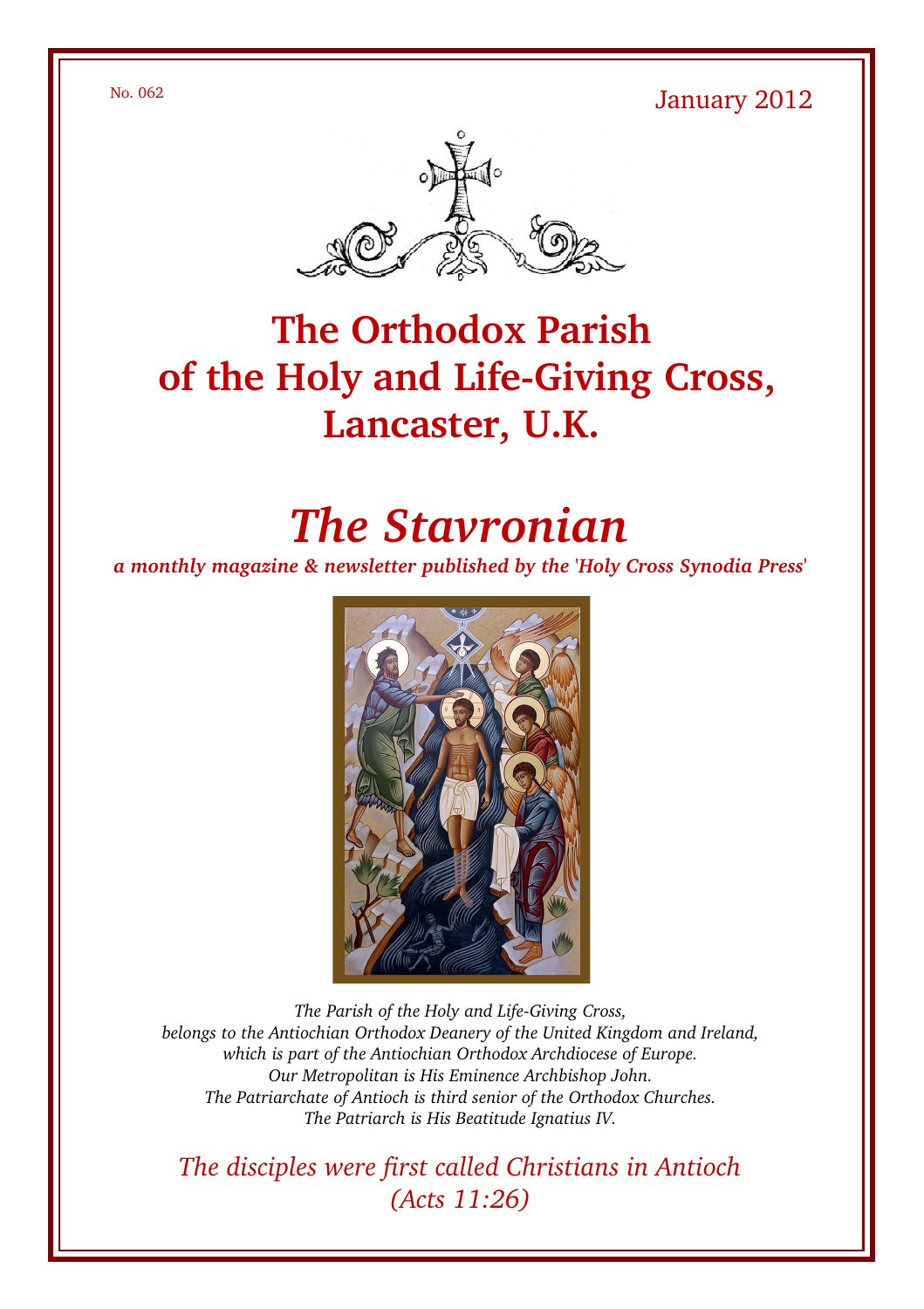#### **TROPARION OF THEOPHANY (Tone 1)**

When You, O Lord were baptized in the Jordan The worship of the Trinity was made manifest For the voice of the Father bore witness to You And called You His beloved Son.

And the Spirit, in the form of a dove, Confirmed the truthfulness of His word. O Christ, our God, You have revealed Yourself And have enlightened the world, glory to You!

### **OUR SPIRITUAL HOME AND SPIRITUAL PROGRESS**

John 14:16 : *And I will pray the Father, and He will give you another Helper, that He may abide with you forever.* 

Two aspects of our spirituality are **hesychia**–the still, quiet centre and peace we have in Christ and **theosis** which is acquiring the Holy Spirit who moves us on in Christ. These two aspects of our Christian life are complementary and not incompatible. Christ himself said that he is the Way - which involves a journey and movement; so we must ask where is that still centre?

John 14:6 : *Jesus answered, "I am the way and the truth and the life. No one comes to the Father except through me."* 

There is a saying in English from an anonymous source that "*Home is where the heart is!*" One can interpret this as meaning that it is not a place but a feeling of attachment to a person. As disciples of Christ we are attached to Him. We may be attached to a place and like to call it *Home sweet Home*–as a place of security and a space away from the ravages of the world but it is not permanent. Things change. As we grow up we

grow away from home and that which seemed large as a child may seem very small when we are adults. The large fish in a small pond becomes a small fish in a large ocean. Leaving home may be an emotional as well as a geographical separation from that which we have known but in order to grow and become mature we have to leave that which has given us the building blocks to build our own home. St Paul expresses this sense of growth in 1 Corinthians 13:11:

*When I was a child, I spoke as a child, I understood as a child, I thought as a child; but when I became a man, I put away childish things.* 

We read in John 1:14 that... the *Word became flesh and dwelt amongst us.* The Greek word εσκήνωσεν brings to mind God's presence in the Tabernacle of the Ark of the Covenant in the Old Testament. This was placed in a tent so that the semi-nomadic people of Israel in the time of Moses could move with God before them into the promised land. In the fullness of time, Christ sets up His tent on earth to dwell with humanity in order to lead us to the Kingdom of Heaven.

Faith moves us on and with the Light of Christ and the warmth of the Holy Spirit we grow towards the Father in heaven; like little plants we must grow for it is in the nature of our being. It is a temptation to remain in a cosy place, in that which is dark and familiar but dying to the past and living in the present is the point where *kairos* enters *chronos*. We shall find Christ's peace at that very point on the axis where the horizontal plane of time and place meets the vertical plane of our spiritual journey.

John 12:24 : *Very truly I tell you, unless a kernel of wheat falls to the ground and*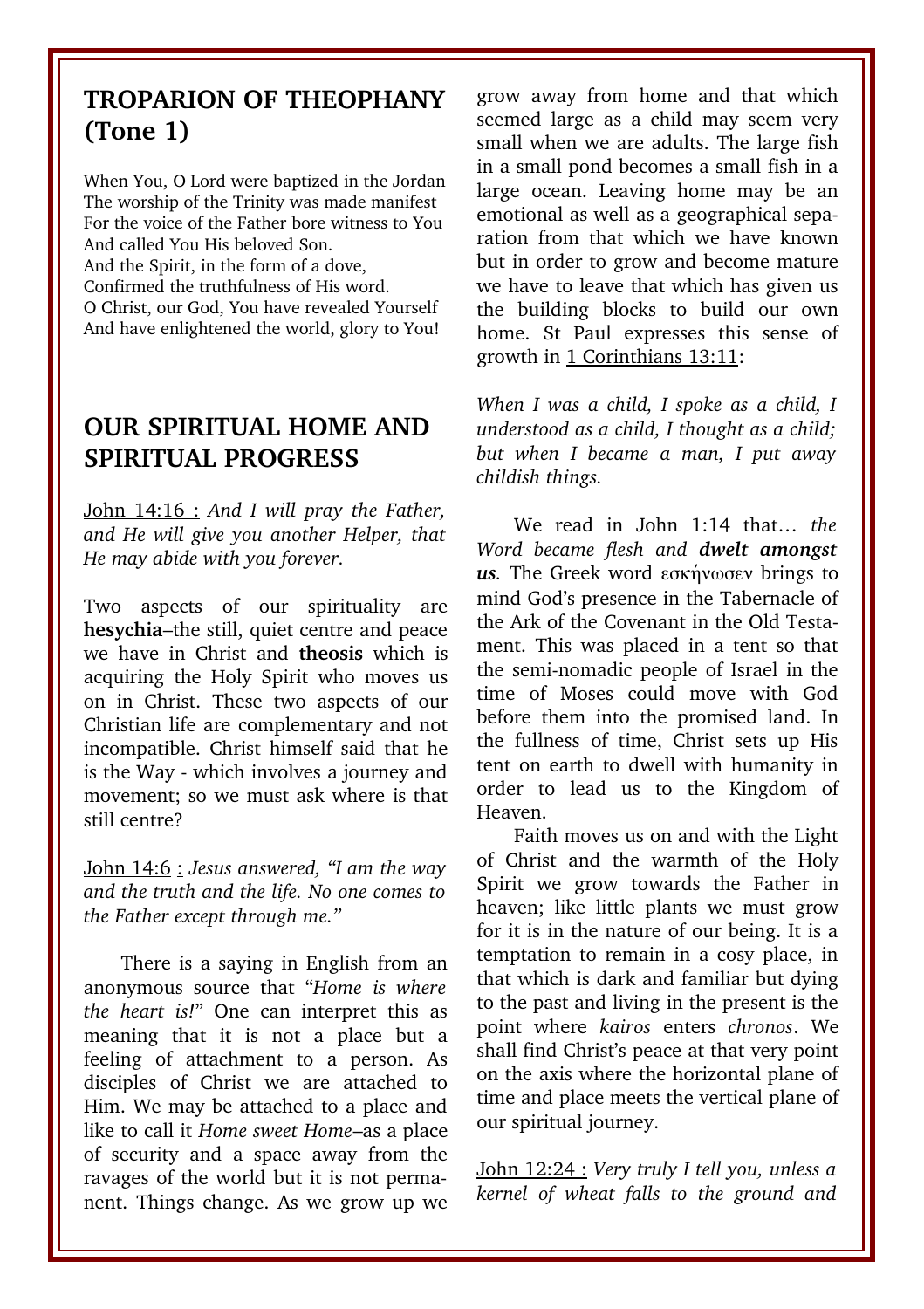*dies, it remains only a single seed. But if it dies, it produces many seeds.* 

Christ is our security and we must acknowledge the need for our will to work with the movement of the Holy Spirit in order to grow in holiness.

St. Isaac the Syrian: *A life of spiritual endeavour is the mother of sanctity; from it is born the first experience of perception of the mysteries of Christ–which is called the first stage of spiritual knowledge.* 

The great theologian and author C.S. Lewis wrote *The Lion the Witch and the Wardrobe* in which four children enter the land of Narnia and have many adventures. In one of the sequels, Lucy finds a magic book and as she reads she finds herself living the story rather than simply reading it. She says:

"*That is the loveliest story I've ever read or shall ever read in my whole life. Oh I wish I could have gone on reading it for ten years. At least I'll read it over again!*"

However, she finds that she can not turn back the pages - she can only go forward and turn the pages that lie ahead. Like life itself, there is no turning back and the story is so lovely that we must read on until we ourselves enter fully into that beautiful Gospel narrative of salvation.

Spiritual growth is about being conformed to the image of God. Our still centre and Way is Christ, our movement and our living memory within the Church is the Holy Spirit–our home, Our Father in Heaven.

*Fr. Jonathan*



#### **ORTHODOX PERIODICALS**

If you look at the most successful companies of any type or legal form, you will surely see that they do something or quite a lot in fact to ensure, what we call, public relations (PR). This promotion has entered the backbone of any business or organisation seeking to keep a stable contact with people. However, if we look harder, or even deeper, one can distinguish that this aspiration to build PR has nothing to do with sincere care for people but is urged by quite earthly goals, that is to say, someone may merely want to sell more products or attract more clients to yield, in the end, greater proceeds. This kind of promotion normally is based on advertisement activities. Periodicals can also be used for this matter. Furthermore, periodicals are often seen as lucrative businesses working for the benefit of people. 'Great', perhaps you would say. But, why this caring for people? Is it because businesses and readers pay?

Despite this prevailing conception, there are, nevertheless, periodicals that do not serve this purpose of promotion at all. Just the other way round, these periodicals are not in search for anything for themselves or for their owners. Whatsoever one can try, we will never find what they are after if we approach this question from the point of view of getting material gains. Nothing of the kind!

Regular newsletters of Orthodox parishes are exactly what I am talking about. I am happy indeed my parish in Russia has its own newsletter, too. Does anybody have any idea what it requires to have a newsletter issue done? I would restrain from enumerating numerous works even though I understand something of it.

I am asking for forgiveness that I do not contribute to Orthodox newsletters the way I can. Why? Because I owe so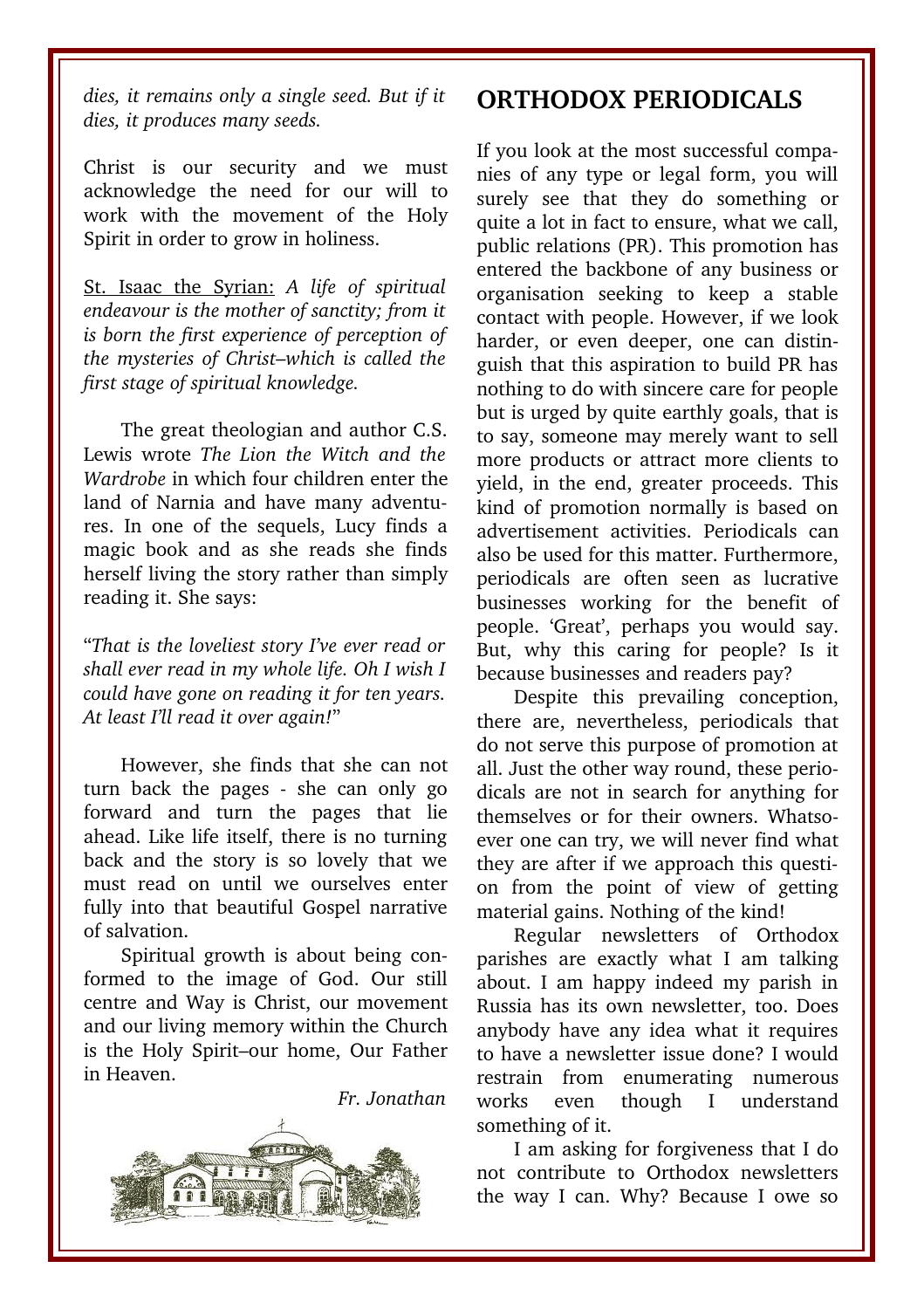much to the Lancaster Orthodox Parish and, subsequently, to the Russian one, to which I belong now. Because here I learned that a man can say 'No' to death. Because since I entered the Church, I have known that life is so meaningful however broken life may look to laymen. At last (honestly, far from the last…), in this place, there are people who come to me asking for nothing and care to leave me in good time but they truly (not synthetically!) rejoice that I exist. And, I do the same towards them. Can such a place be called my home where love is the only thing to govern? Yes, it can.

We are all surrounded by circumstances. Sometimes and more often, this 'vanitas vanitatum' or too much fuss about things swallows me up, not leaving a second to give back to the Creator. A friend of mine told me once: The devil does not take my faith, he just takes my time, and  $-$  he wins me...

I really want to give something from myself to the Lancaster Parish which was my home some six years ago. Not a day passes that I remember how it all began for me, and for some continues, there. I know I owe nothing but I feel like I do.

It is incredible that the newsletter of the Orthodox Parish of the Holy and Life-Giving Cross has been in release for over five years every month! Each issue is a new friend for thirty days until the next issue comes or even longer. But here's the good news! We are able to help make this friend ourselves! Sorry, I am not an example to follow.

Let's do our little something to help this true friend come to us, because this friend shares wisdom and makes us feel at home - even though for a short while! Orthodox periodicals do not seek to take but they give many-fold more than somebody gives to them.

*Pavel Zlobin*



*The three Hierarchs: St. Basil the Great, St. John Chrysostom and St. Gregory the Theologian.*

#### **ROWING BACKWARDS TO HEAVEN**

As I was rowing back from St Herbert's Island, Derwent water, on a beautiful autumn day in October, I reflected on the seemingly absurd notion that I was rowing backwards in order to reach my destination at the marina on the mainland. I could not see where I was going but I could see where I had been. Ironically, the only way to see the path ahead was to look over my shoulder. It struck me then, that this was a microcosm of the life of faith–the journey requires strength, a constant adjustment in direction and a persistent awareness and vigilance towards those prevailing conditions that shape our path. It is useful to have another person on board the boat facing in the right direction -by analogy this is where a *spiritual father* can tell you where you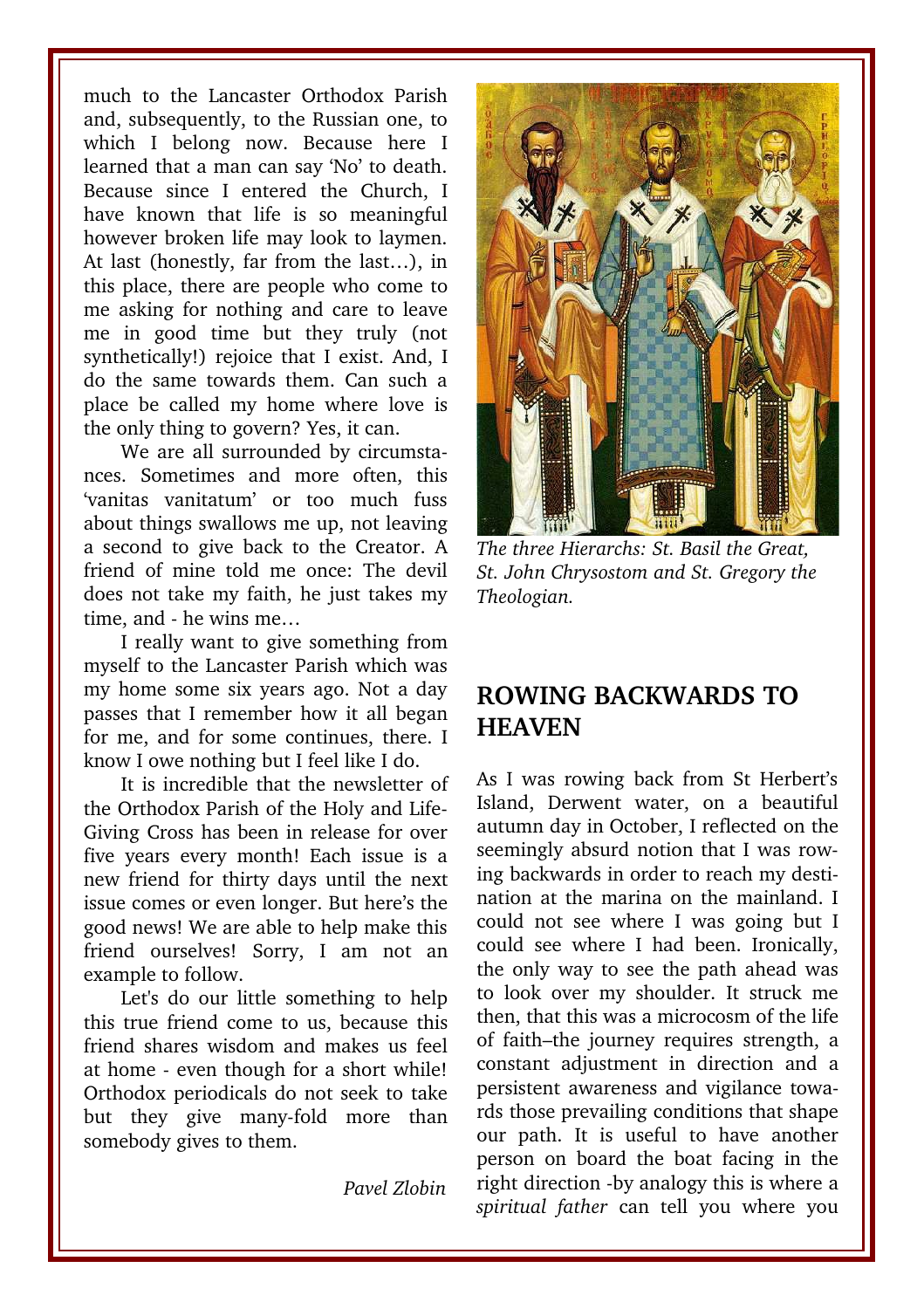need to be going- pointing you in the right direction.

In mastering the law of the road when learning to drive one of the first things you here from an instructor is mirror, signal, manoeuvre. It is essential to see what is going on behind you in order to overtake in front.

In a real sense science also moves forward through failed experiments and an assessment of past results.

John Henry Newman once said. "*We advance to the truth by experiencing error, we succeed through failures, we know not how to do right except through having done wrong… we do not see the truth at once and make towards it… we grope around by touch not by sight. Such is the process by which we succeed, we walk to heaven backward.*"

In the Legend of Orpheus and Eurydice, Orpheus, that celebrated musician of Thrace, followed his recently dead wife, Eurydice, to the other world and obtained her release on one strict condition. He must not turn back, to take even a fleeting glimpse of his beloved, until they were both safely home. But as Christians we must look back - not with nostalgia or sentiment but in the love of Christ for when we do, we can forgive, be forgiven and reconciled.

We learn from our sins and they become opportunities for advancement, if we acknowledge them through repentance in that spirit of humility which recognises in ourselves the need to change course. The Psalmist says in Psalm 50: *For I acknowledge my transgressions,* 

*And my sin is always before me.*

With mistakes and failure our life goes into reverse enabling us to see where we have gone wrong. Acknowledgement is important but it is equally important that we do not despair and give up hope. We fall and we rise and as God revealed to St Silouan the Athonite: *Keep your mind in hell and do not despair*.

Faith is not about knowing but believing.

C.S. Lewis said: "*We all want progress, but if you're on the wrong road, progress means doing an aboutturn and walking back to the right road; in that case, the man who turns back soonest is the most progressive*."

It is no coincidence that one of the earliest symbols for the Christian church was the boat or ship. It signifies the church as the household of faith the oikoumene the world wide community, conveying its members to safe harbour with the cross as the mast. It has obvious connections with the salvation through Noah's ark, the fishermen of the earliest disciples and Jesus' calming of the storm (Mk 4:37).

Let us all row together -backwards- to the promised land!

*Fr. Jonathan*



#### **GLOSSARY OF ORTHODOX** TERMS: -D-

**Dikerion:** The two-branched Episcopal Candlestick which denotes the two natures of Jesus Christ (human and divine)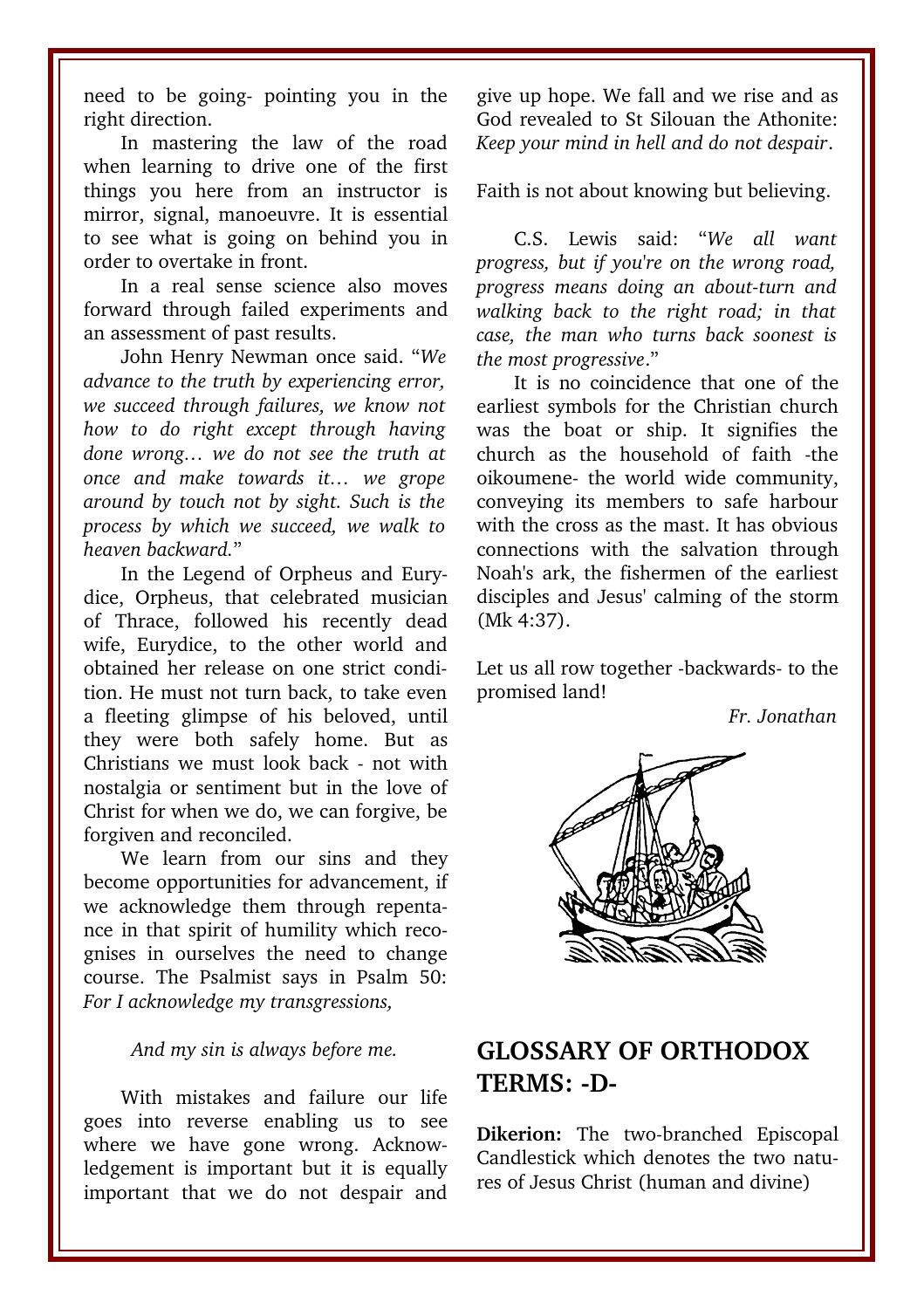Diptychs: a list of the living and the departed who are commemorated during the divine services.

**Discernment:** Discernment is a spiritual gift of the nous (see I Corinthians 12:10) whereby one is able to discern the spiritual state and able to distinguish between the energies of God and the evil one and also between the energies of God and the psychosomatic energies of man.

**Disciple:** A follower of Christ but more specifically one who follows the instruction of a spiritual father.

**Diskos:** the raised plate upon which is placed the Eucharistic Bread (Lamb).

**Dispassion:** (apatheia απάθεια) The state of the soul when it is directed completely towards God.

**Doxastikon:** A Doxastikon is a type of hymn found in the Divine Services which is chanted between: "*Glory to the Father, and to the Son, and to the Holy Spirit*." and "*Both now and ever and unto the ages of ages. Amen.*"

#### **PARISH NEWS**

We would like to congratulate Genovefa Kefalidou who was awarded a Ph.D in Psychology and Olga Lukashuk who was awarded an M.Sc in HR and Knowledge Management. They both graduated on December 14; may God guide you in your future pursues.

We now have Holy Cross Orthodox Incense for sale! Small packets cost £1.50 in various types: Rose, Carnation, Lemon, Russian etc. Contact Fr. Jonathan.

#### **OLD STAVRONIAN CORNER**

We would like to congratulate our Old Stavronian Maria (Verra) and Spyros for the Baptism of their son Georgios (Yiorgos) which took place in the Church of the Dormition of the Theotokos at Voula, Athens, last November. We wish him and his family Many Years!

#### **MAJOR CELEBRATIONS THIS MONTH**

 *1 st Jan:* St. Basil the Great, Archbishop of Ceasarea in Cappadocia  *6 th Jan:* The Theophany of Our Lord and Saviour Jesus Christ  *9 th Jan:* St. Adrian and St. Brithwald, Archbishops of Canterbury (†710 and ✝731 A.D.) 17<sup>th</sup> Jan: St. Anthony the Great  *18th Jan:* St. Athanasius, Patriarch of Alexandria  *20th Jan:* Righteous Euthymius the Great 24<sup>th</sup> Jan: St. Xenia, the Fool-for-Christ of St. Petersbourg (†1803)  *25th Jan:* St. Gregory the Theologian  *28th Jan:* St. Ephraim the Syrian  *30th Jan:* Synaxis of the Three Hierarchs: Basil the Great, Gregory the Theologian & John Chrysostom

For the lives of Saints please visit the Calendar of the Greek Orthodox Archdiocese of America:

[www.calendar.goarch.org](http://www.calendar.goarch.org/)